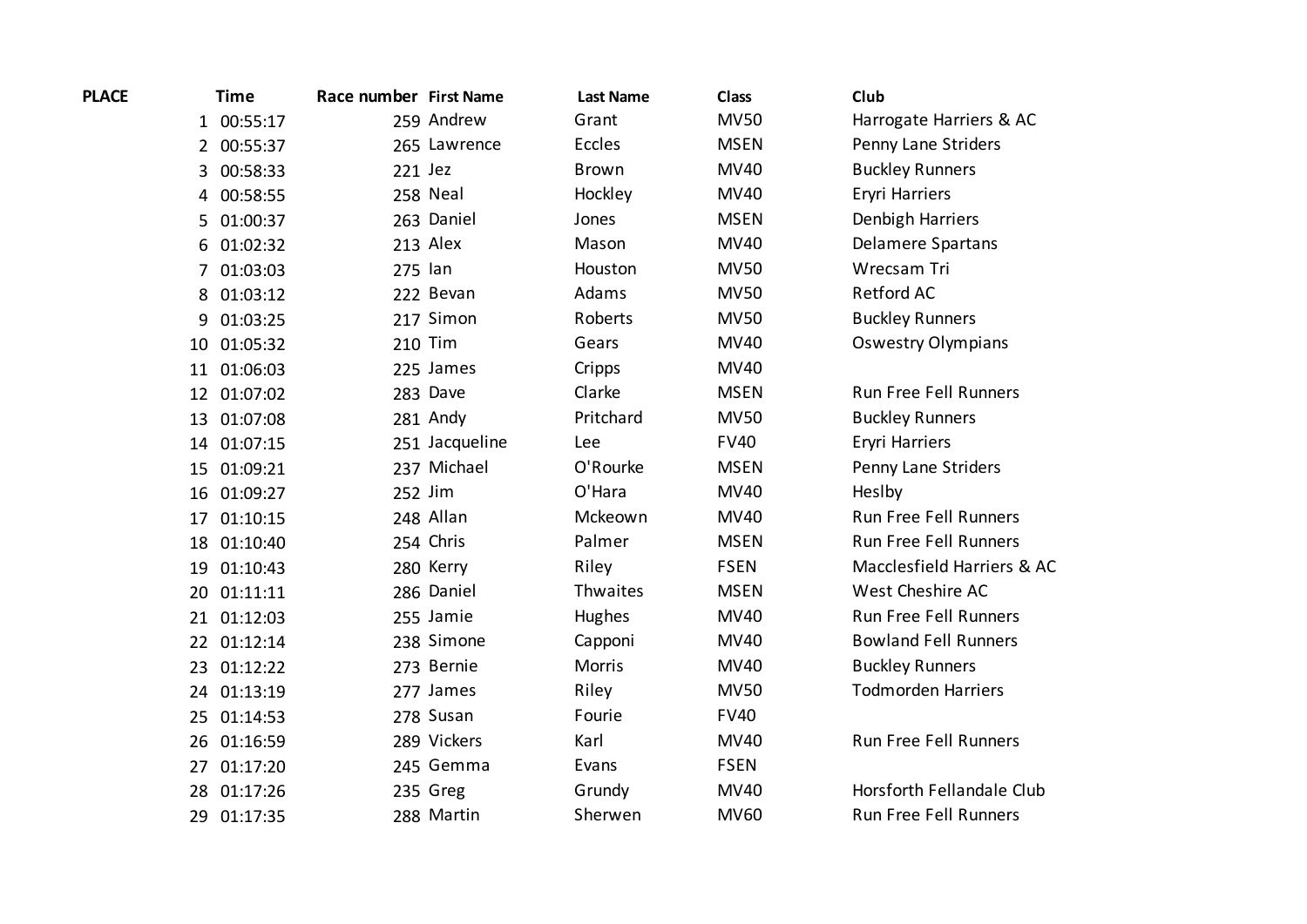|    | 30 01:17:39 | 260 Neil     | Owen            | <b>MV60</b> | Run Free Fell Runners         |
|----|-------------|--------------|-----------------|-------------|-------------------------------|
|    | 31 01:18:15 | 246 Colin    | Price           | MV40        | <b>Totley AC</b>              |
|    | 32 01:18:17 | 282 Joanne   | Cliffe          | <b>FV50</b> |                               |
|    | 33 01:18:21 | 285 Jeff     | Adams           | <b>MV60</b> | Pensby Runners                |
|    | 34 01:19:42 | 233 Tom      | Finbow          | <b>MSEN</b> |                               |
| 35 | 01:19:46    | 240 Steve    | Collyer         | <b>MV50</b> | <b>Chester Triathlon Club</b> |
| 36 | 01:20:06    | 242 Mandy    | Peffers         | <b>FV50</b> | Clwydian Range Runners        |
| 37 | 01:20:25    | 250 Mike     | Snell           | <b>MV60</b> | Eryri Harriers                |
| 38 | 01:20:36    | 253 Geraint  | Roberts         | <b>MSEN</b> |                               |
| 39 | 01:20:47    | 239 Marc     | Vincent         | MV40        | Penny Lane Striders           |
| 40 | 01:21:36    | 215 W        | Hewitt          | <b>MV50</b> |                               |
| 41 | 01:22:18    | 284 Eddie    | Lesniak         | <b>MV60</b> |                               |
|    | 42 01:23:20 | 287 Rachel   | Sherwen         | <b>FV50</b> | <b>Run Free Fell Runners</b>  |
| 43 | 01:23:24    | 274 Mike     | Hobday          | <b>MV60</b> | Denbigh Harriers              |
| 44 | 01:23:52    | 218 Jenny    | Ewels           | <b>FV40</b> | Clwydian Range Runners        |
| 45 | 01:24:28    | 284 Jim      | Jones           | <b>MV50</b> | Helsby Running Club           |
| 46 | 01:24:31    | 266 Sal      | Jefford         | <b>FV40</b> | Run Free Fell Runners         |
| 47 | 01:24:58    | 228 Kim      | <b>Braznell</b> | <b>FV60</b> | Mercia Fell Runners           |
| 48 | 01:28:39    | 232 Richard  | Slater          | <b>MV40</b> |                               |
| 49 | 01:28:58    | 268 Caroline | Caffery         | <b>FV40</b> | <b>Buckley Runners</b>        |
| 50 | 01:29:26    | 243 Andrew   | Peffers         | <b>MV50</b> | Clwydian Range Runners        |
| 51 | 01:29:54    | 257 Neil     | <b>Bull</b>     | <b>MV50</b> | Wrexham Amateur Athletic Club |
| 52 | 01:31:47    | 269 John     | <b>Morris</b>   | <b>MV70</b> | <b>Buckley Runners</b>        |
| 53 | 01:32:09    | 244 Steve    | Glaze           | <b>MV50</b> | Massey Ferguson RC            |
| 54 | 01:32:37    | 226 Deborah  | Raisbeck        | <b>FV50</b> |                               |
| 55 | 01:32:53    | 262 Menai    | <b>Baugh</b>    | <b>FV60</b> | Denbigh Harriers              |
| 56 | 01:33:45    | 214 Karen    | Smith           | <b>FV40</b> | <b>Chester Triathlon Club</b> |
| 57 | 01:37:46    | 249 Charles  | Ashley          | <b>MV60</b> | Wrexham Amateur Athletic Club |
| 58 | 01:38:26    | 267 Steven   | <b>Brown</b>    | <b>MV50</b> | Prestatyn Running Club        |
|    | 59 01:40:16 | 279 Mark P   | Jones           | <b>MV50</b> |                               |